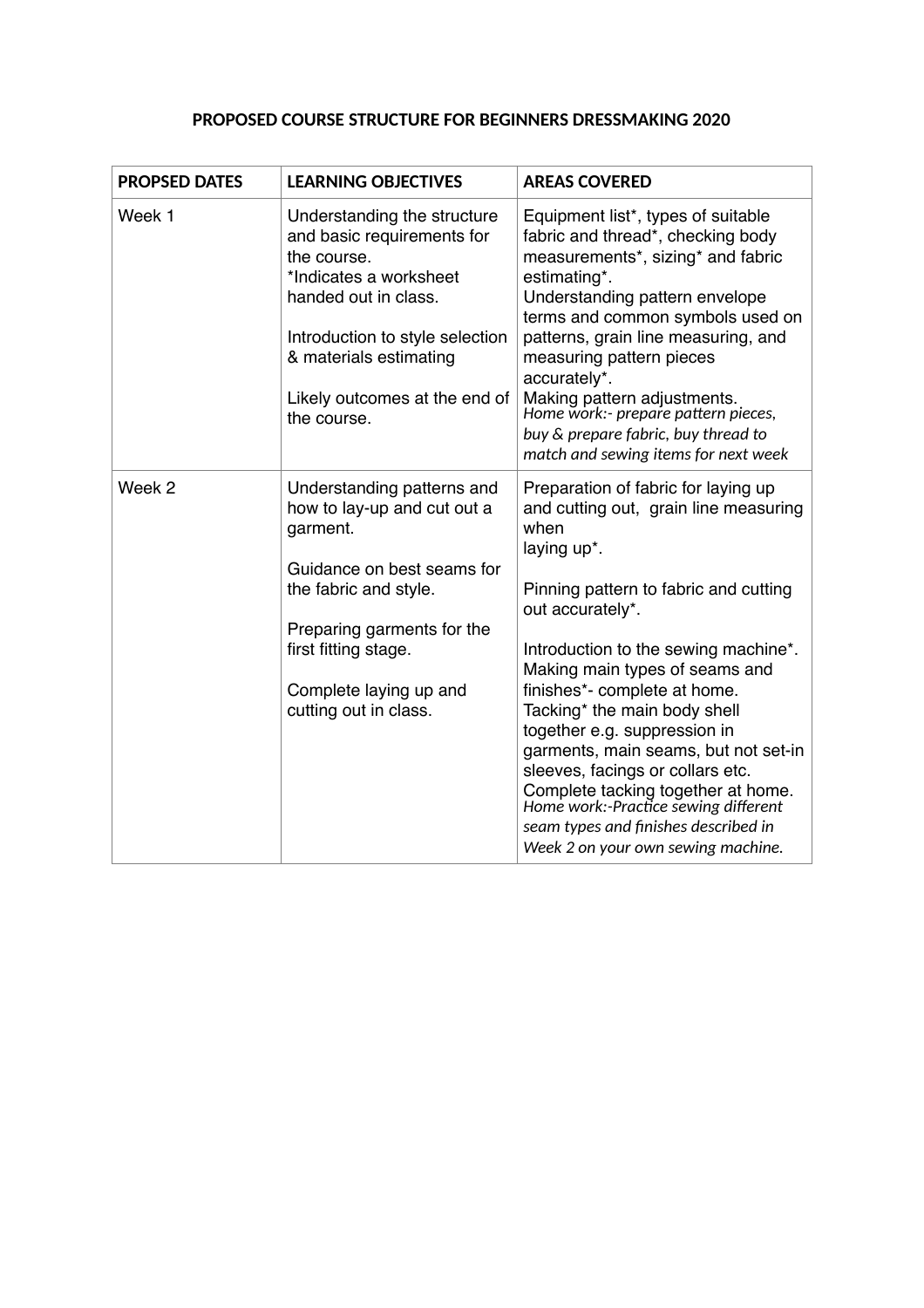| Week 3            | Understanding suppression<br>methods used in garment<br>making.<br>Check the fitting of garments<br>Seam finishing using over-<br>locker<br>Pressing methods | As applicable to fabric chosen over-<br>lock main seams before sewing main<br>sections together.<br>Construction of darts* and gathers*<br>to be practiced on scrap fabric.<br>Pressing as you go.<br>Tutor to check fitting and garment<br>balance on each student and alter as<br>required.<br>Home work:-Mark fitting alterations<br>using tailor's chalk or removable water<br>based felt tips. Take out tacking on main<br>seams, as zip needs to go in next. Make<br>up darts and press towards centre, or<br>down if horizontal. Machine the seam<br>where the zip will be inserted. |
|-------------------|--------------------------------------------------------------------------------------------------------------------------------------------------------------|---------------------------------------------------------------------------------------------------------------------------------------------------------------------------------------------------------------------------------------------------------------------------------------------------------------------------------------------------------------------------------------------------------------------------------------------------------------------------------------------------------------------------------------------------------------------------------------------|
| Week 4            | Understanding how to insert<br>a zip into a seam.<br>Construction of main seams<br>Pressing as you go recap                                                  | Bring an old zip (and a zipper foot if<br>you are using your own machine).<br>Make a worked sample of a lapped<br>zip <sup>*</sup> on your spare fabric.<br>Once mastered insert a new zip into<br>the garment being made.<br>Machine the other main seams using<br>corrected fitting markings.<br>Press seams as you go.<br>Home work:- complete the seams and<br>neaten the raw edges at home if not<br>already over-locked in class and once<br>you have inserted the zip and lightly<br>press as described in class.                                                                    |
| Week <sub>5</sub> | Understanding how to finish<br>edges of garments.<br>Use of interfacings for edges<br>Hemming methods<br>Introduction to other methods<br>of fastening.      | Construction of waist finishes on<br>skirts*, facings* on neck-lines and<br>armholes of tops. Bring spare fabric<br>to make worked samples to gain<br>confidence.<br>Fasteners on edgings*<br>Types of hem finishes*-samples<br>shown<br>Including hand stitches most suitable<br>for hems.<br>Home work:-Once you have mastered<br>the waist or neck/armhole edge finish as<br>a sample in scrap fabric apply the<br>method to your own garment, lightly<br>press.                                                                                                                         |